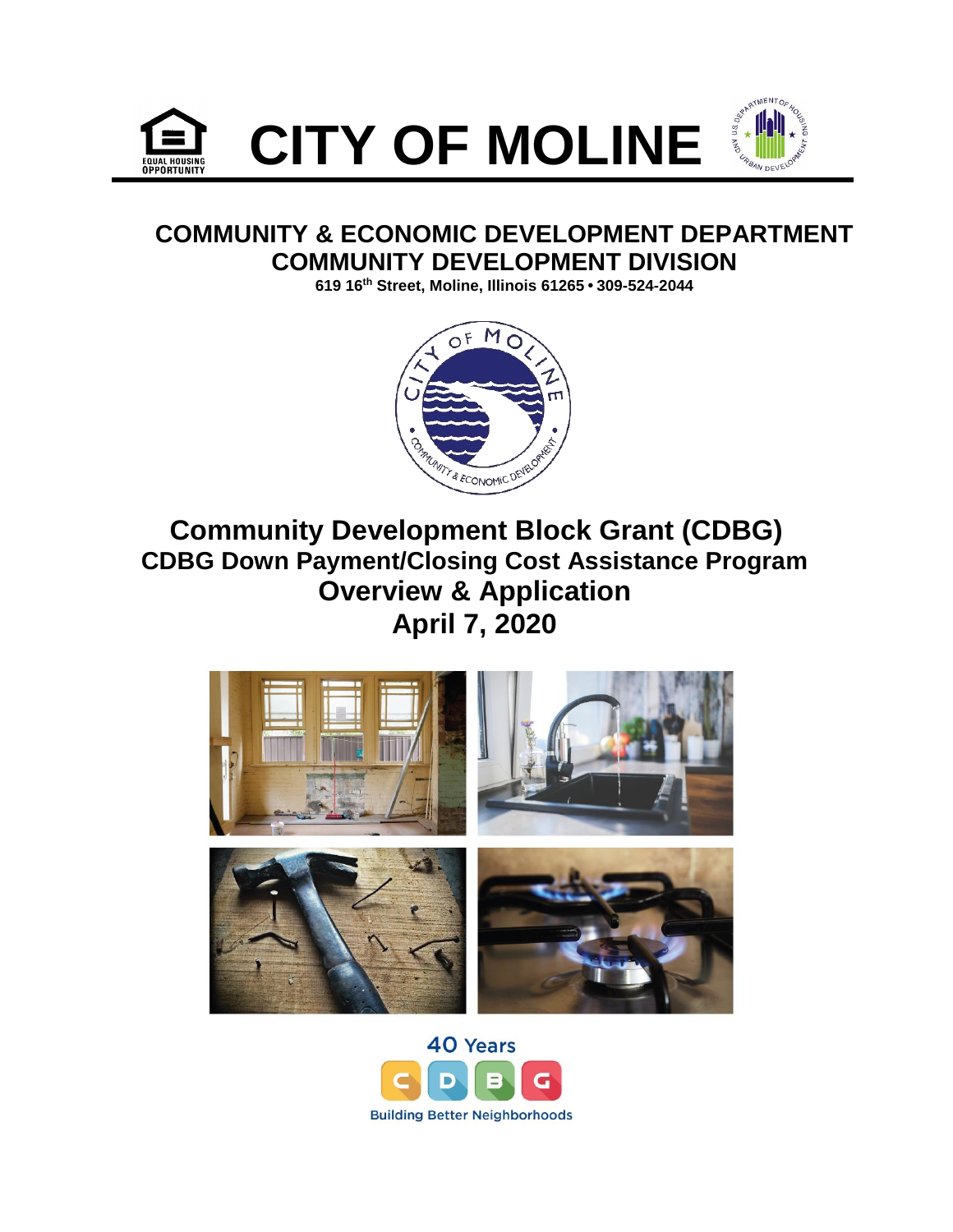### **Program Overview**

Owning a home is part of the American Dream. CDBG funds can help support this dream by providing funds to income eligible households to purchase an existing or newly constructed home in the City of Moline. The CDBG Down Payment/Closing Cost Assistance Program was created to provide forgivable loans to low-moderate-income homebuyers to acquire a home in the City of Moline. A five-year lien will be placed on the property that receives assistance. The loans are forgivable (and pro-rated) in that, as long as the recipients remain living in the homes they buy for five years, they don't owe any reimbursement for the acquisition assistance.

### **Program Eligibility**

An applicant's total household income doesn't exceed the current HUD Income guidelines.

|                   | <u>LULU MIIIKKI IIIVUIIIU UURUMIIUU (TUITUU IIIUURIII TUITIII) IIIVUIIIUJ</u> |          |          |          |          |          |          |          |          |
|-------------------|-------------------------------------------------------------------------------|----------|----------|----------|----------|----------|----------|----------|----------|
| Household         |                                                                               |          |          |          |          |          |          |          |          |
| <b>Size AMI's</b> | .imit                                                                         |          |          |          |          |          |          |          |          |
|                   | 80%                                                                           | \$42,250 | \$48,250 | \$54,300 | \$60,300 | \$65,150 | \$69,950 | \$74,800 | \$79.600 |
|                   |                                                                               |          |          |          |          |          |          |          |          |

#### **2020 Annual Income Guidelines (75,400 Median Family Income)**

- An applicant must have the ability to obtain a FHA, VA or Conventional/Fixed Rate Mortgage loan;
- An applicant's debt load shall not exceed the front- and back-end ratios:
	- $\circ$  The front-end ratio expresses housing debt to income. The front-end ratio must be below 31% to qualify.
	- $\circ$  The back-end ratio expresses total debt to income. The back-end ratio must be below 43% to qualify.

CDBG funds may be used to provide direct homeownership assistance to LMI households. Each application is reviewed and approved or denied on a case by case basis. Below are additional program requirements, including, but not limited to:

- Homes shall be purchased through a fee simple title;
- This program will provide up to 50% of the required down payment;
- This program will pay reasonable closing cost;
- The acquisition component of the program allows homebuyers at 80% Area Median Income (AMI) to receive up to \$5,000 assistance with down payment and/or closing costs;
- Homebuyers are required to contribute at least **\$1,000.00** towards the down payment and/or closing cost;
- Potential homebuyers are required to complete an **eight hour** Homebuyers education class from a HUD Approved Counseling Agency prior to receipt of financial assistance;
- Homebuyers must carry home owner's insurance and list the City of Moline as an additional insured;
- This program will be offered on a first come first served basis until the all the funds are utilized;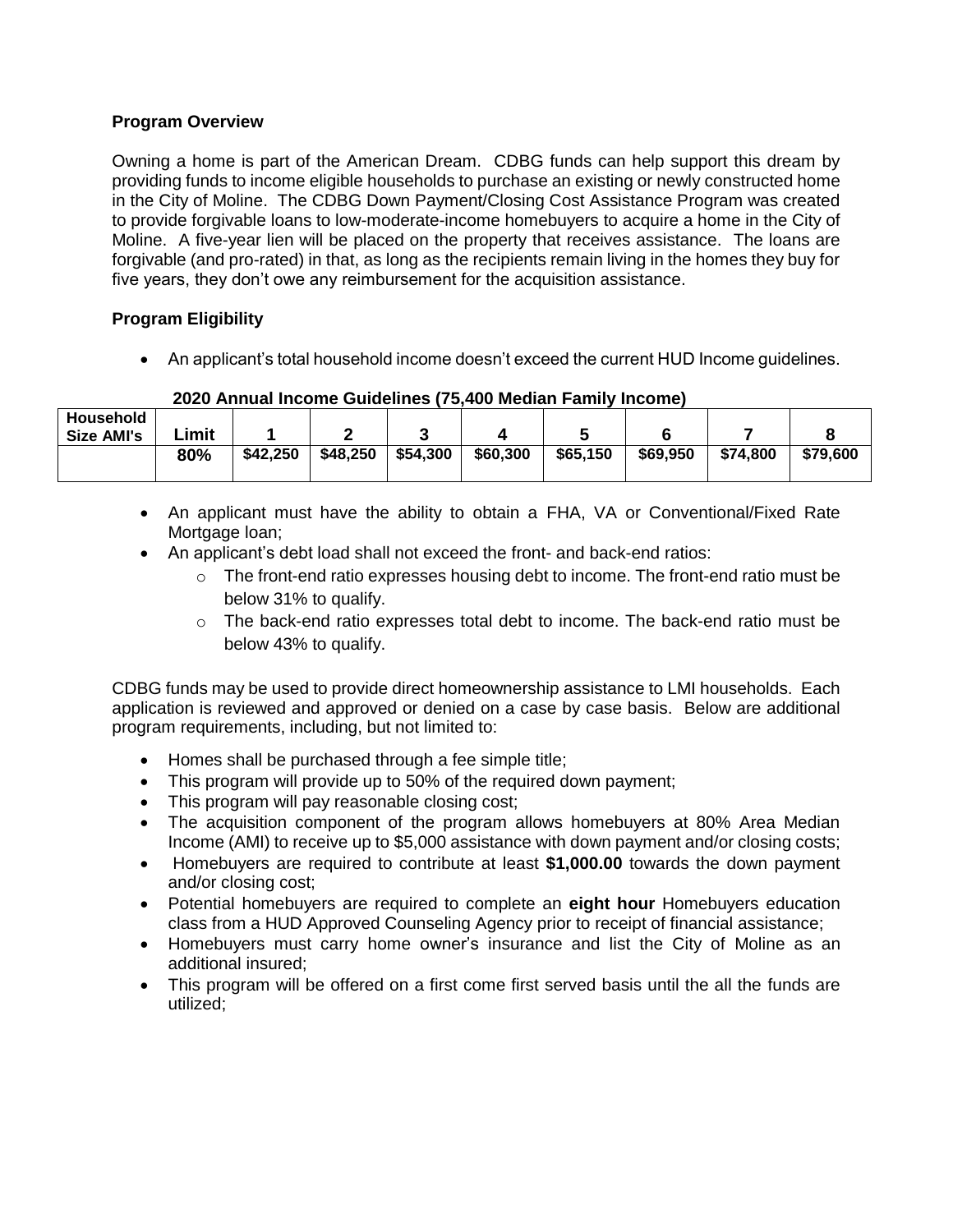## **CHECKLIST FOR CITY OF MOLINE CDBG Down Payment/Closing Cost Assistance Program Checklist**

## **Contact:**

**□ K. J. Whitley, Community Development Program Manager 309-524-2044**

#### **Please return the following items with your application:**

- □ Completed Homebuyer Program Application
	- □ Full list of **all** household members with birthdates
- □ Proof of Total Household Income **(for everyone 18 and over)**
	- □ Previous year's Tax Returns with **all** W-2s
	- □ Check stubs **(last 60 days)**
	- □ Zero Income Form **(when no income is received for 18 and over)**
	- □ Pensions
	- □ Social Security
	- □ Alimony
	- □ Bank Statements **(within the last 60 days)**
	- □ Other (i.e. babysitting, Avon, etc…)
- □ Proof of Identification/Citizenship **(for everyone 18 and over)**
	- □ Social Security Cards
	- □ Government Photo I.D.'s
- □ Signed 4506-T (3rd party verification) **(for everyone 18 and over)**
- □ Lender Pre- Approval Letter stating how much you have been approved for a loan and terms of pre-approval
- □ \*Credit Report (Lender)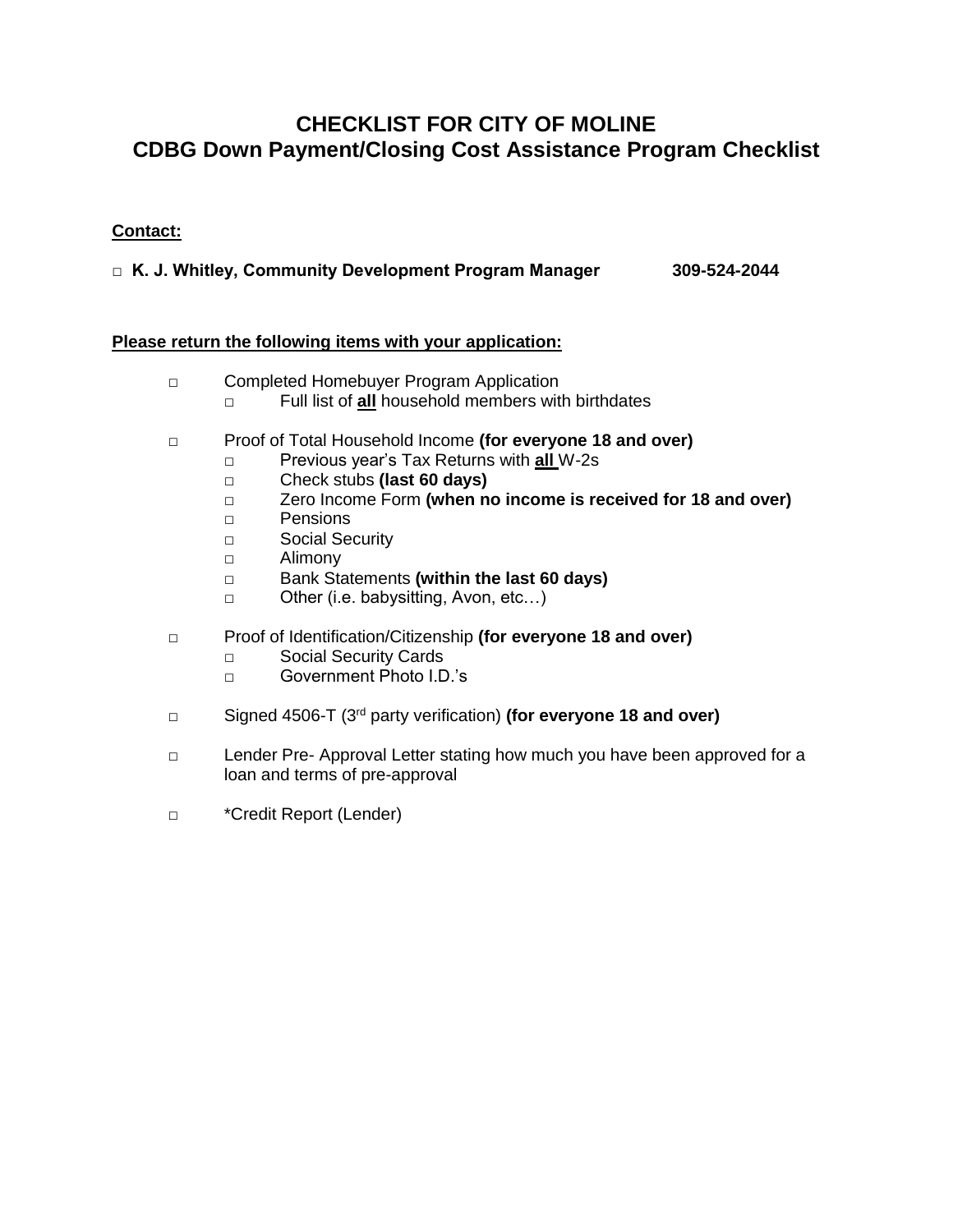

# **CITY OF MOLINE CDBG Down Payment/Closing Cost Assistance Program Application**

| CDBGHB 20 -                                                                                                                                                                                                                                                 |                                  | □ Credit Report Score: _____                                                                                                                                                                                                   |     |
|-------------------------------------------------------------------------------------------------------------------------------------------------------------------------------------------------------------------------------------------------------------|----------------------------------|--------------------------------------------------------------------------------------------------------------------------------------------------------------------------------------------------------------------------------|-----|
| $\Box$ Pre-Approval Letter                                                                                                                                                                                                                                  | $\sim$                           | Expiration: ________________                                                                                                                                                                                                   |     |
| $\Box$ Approved                                                                                                                                                                                                                                             |                                  |                                                                                                                                                                                                                                |     |
| The Applicant understands that this pre-qualification is screening document to insure that potential buyers meet the<br>minimum requirements. This pre-qualification does not guarantee that the Applicant has or will qualify for financial<br>assistance. |                                  |                                                                                                                                                                                                                                |     |
|                                                                                                                                                                                                                                                             |                                  | Date: ______________                                                                                                                                                                                                           |     |
|                                                                                                                                                                                                                                                             |                                  | Date: the contract of the contract of the contract of the contract of the contract of the contract of the contract of the contract of the contract of the contract of the contract of the contract of the contract of the cont |     |
|                                                                                                                                                                                                                                                             | <b>Applicant Information</b>     |                                                                                                                                                                                                                                |     |
| Applicant's Name: _____________________                                                                                                                                                                                                                     |                                  |                                                                                                                                                                                                                                |     |
| Last                                                                                                                                                                                                                                                        | <b>First</b>                     | МI                                                                                                                                                                                                                             |     |
| Address: _______________________                                                                                                                                                                                                                            |                                  |                                                                                                                                                                                                                                |     |
| <b>Street</b>                                                                                                                                                                                                                                               | City                             | <b>State</b>                                                                                                                                                                                                                   | Zip |
| Social Security Number: ______________________                                                                                                                                                                                                              |                                  |                                                                                                                                                                                                                                |     |
| Daytime Phone: ________________                                                                                                                                                                                                                             | Work Phone: __________________   |                                                                                                                                                                                                                                |     |
| Employer: _______________________                                                                                                                                                                                                                           |                                  |                                                                                                                                                                                                                                |     |
|                                                                                                                                                                                                                                                             |                                  |                                                                                                                                                                                                                                |     |
| <b>Street</b>                                                                                                                                                                                                                                               | City                             | <b>State</b>                                                                                                                                                                                                                   | Zip |
| Gross Income (Check one): \$______________ □ Annual □ Monthly □ Weekly □ Hourly                                                                                                                                                                             |                                  |                                                                                                                                                                                                                                |     |
|                                                                                                                                                                                                                                                             | <b>Co-Applicant Information</b>  |                                                                                                                                                                                                                                |     |
| Applicant's Name: ______                                                                                                                                                                                                                                    |                                  |                                                                                                                                                                                                                                |     |
| Last                                                                                                                                                                                                                                                        | <b>First</b>                     | ΜI                                                                                                                                                                                                                             |     |
| Address: ________                                                                                                                                                                                                                                           |                                  |                                                                                                                                                                                                                                |     |
| <b>Street</b>                                                                                                                                                                                                                                               | <b>City</b>                      | <b>State</b>                                                                                                                                                                                                                   | Zip |
| Social Security Number: _______________________                                                                                                                                                                                                             |                                  |                                                                                                                                                                                                                                |     |
| Daytime Phone: 2008                                                                                                                                                                                                                                         | Work Phone: ____________________ |                                                                                                                                                                                                                                |     |
|                                                                                                                                                                                                                                                             |                                  | Date of Employment: from Present/To                                                                                                                                                                                            |     |

**Employer's Address:** \_\_\_\_\_\_\_\_\_\_\_\_\_\_\_\_\_\_\_\_\_\_\_\_\_ \_\_\_\_\_\_\_\_\_\_\_\_\_\_\_\_ \_\_\_\_\_\_\_\_\_\_\_\_ \_\_\_\_\_\_\_\_\_ **Example 2 Street Street City** City State State Zip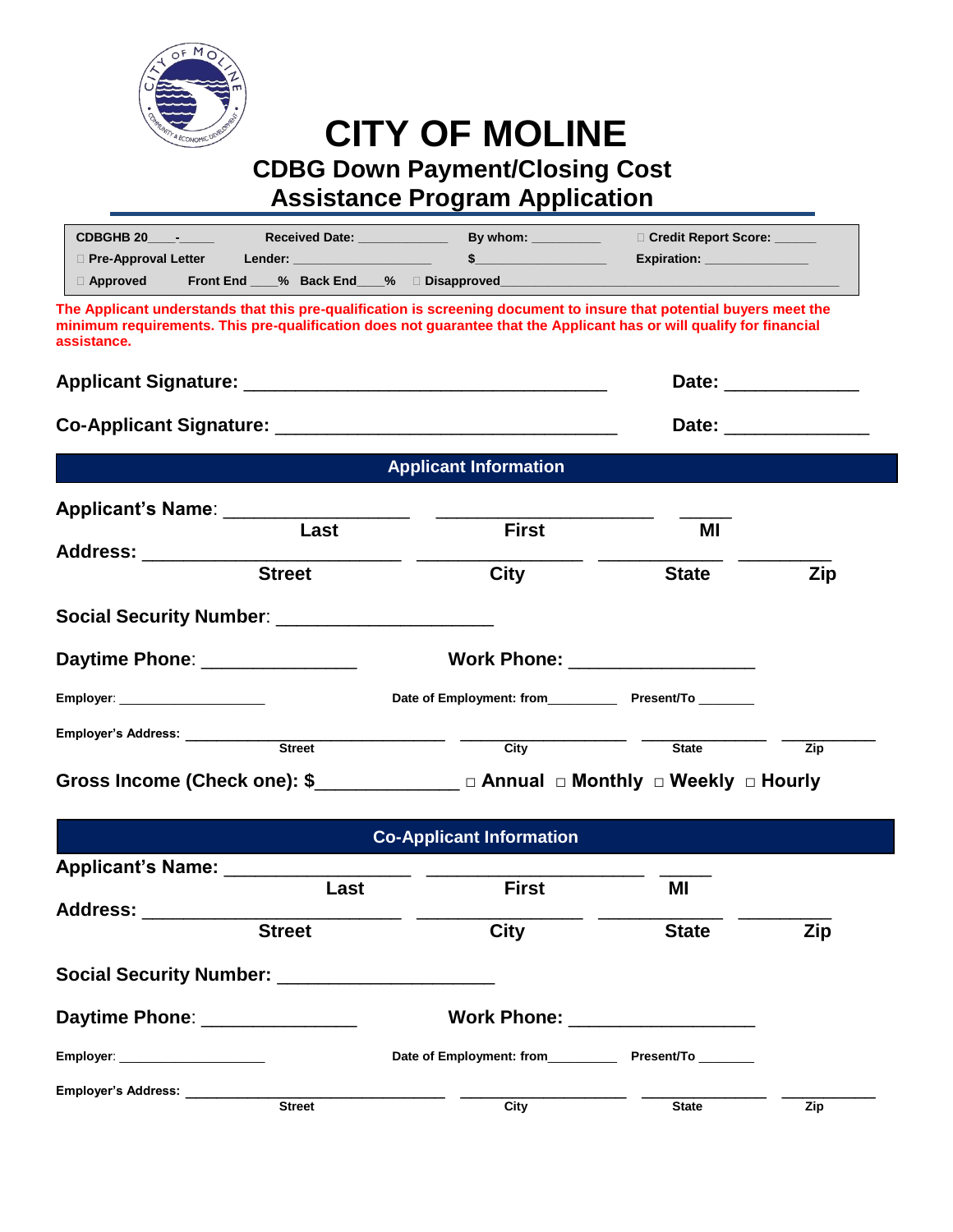Gross Income (Check one): \$\_\_\_\_\_\_\_\_\_\_\_\_\_ □ Annual □ Monthly □ Weekly □ Hourly

Household Information (Complete for each Person who will be living in the household other than the applicant)

| Name:<br><b>Employment Status:</b> | <b>Relationship:</b> | Sex: | Age: |
|------------------------------------|----------------------|------|------|
| 1                                  |                      |      |      |
| $\overline{2}$ .                   |                      |      |      |
| 3 <sub>o</sub>                     |                      |      |      |
| 4.                                 |                      |      |      |

## Household Income (Income Received in the last 12 months)

|                         | <b>Applicant</b>                                                                                                                                                                                                                                                                                                                                                                                                                                                                               | <b>Co-Applicant</b> | <b>Other Adult</b> |
|-------------------------|------------------------------------------------------------------------------------------------------------------------------------------------------------------------------------------------------------------------------------------------------------------------------------------------------------------------------------------------------------------------------------------------------------------------------------------------------------------------------------------------|---------------------|--------------------|
| <b>Total Earnings:</b>  | $\begin{tabular}{c} \multicolumn{2}{c} {\textbf{1}} & \multicolumn{2}{c} {\textbf{2}} & \multicolumn{2}{c} {\textbf{3}} & \multicolumn{2}{c} {\textbf{4}} \\ \multicolumn{2}{c} {\textbf{5}} & \multicolumn{2}{c} {\textbf{6}} & \multicolumn{2}{c} {\textbf{6}} & \multicolumn{2}{c} {\textbf{7}} \\ \multicolumn{2}{c} {\textbf{6}} & \multicolumn{2}{c} {\textbf{6}} & \multicolumn{2}{c} {\textbf{7}} \\ \multicolumn{2}{c} {\textbf{6}} & \multicolumn{2}{c} {\textbf{6}} & \multicolumn$ |                     |                    |
| <b>Social Security:</b> |                                                                                                                                                                                                                                                                                                                                                                                                                                                                                                |                     |                    |
| AFC:                    |                                                                                                                                                                                                                                                                                                                                                                                                                                                                                                |                     |                    |
| <b>Child Support:</b>   |                                                                                                                                                                                                                                                                                                                                                                                                                                                                                                |                     |                    |
| <b>Pension:</b>         |                                                                                                                                                                                                                                                                                                                                                                                                                                                                                                |                     |                    |
|                         |                                                                                                                                                                                                                                                                                                                                                                                                                                                                                                |                     |                    |
|                         |                                                                                                                                                                                                                                                                                                                                                                                                                                                                                                |                     |                    |
| <b>TOTAL INCOME:</b>    |                                                                                                                                                                                                                                                                                                                                                                                                                                                                                                |                     |                    |

#### Assets (list all checking/savings accounts, CD's. investments, etc.)

| 4 | Asset (type): | <b>Present Value:</b> | <b>Annual Income:</b> |
|---|---------------|-----------------------|-----------------------|
| າ |               |                       |                       |
| 3 |               |                       |                       |
| 4 |               |                       |                       |

## **Description of Other Income**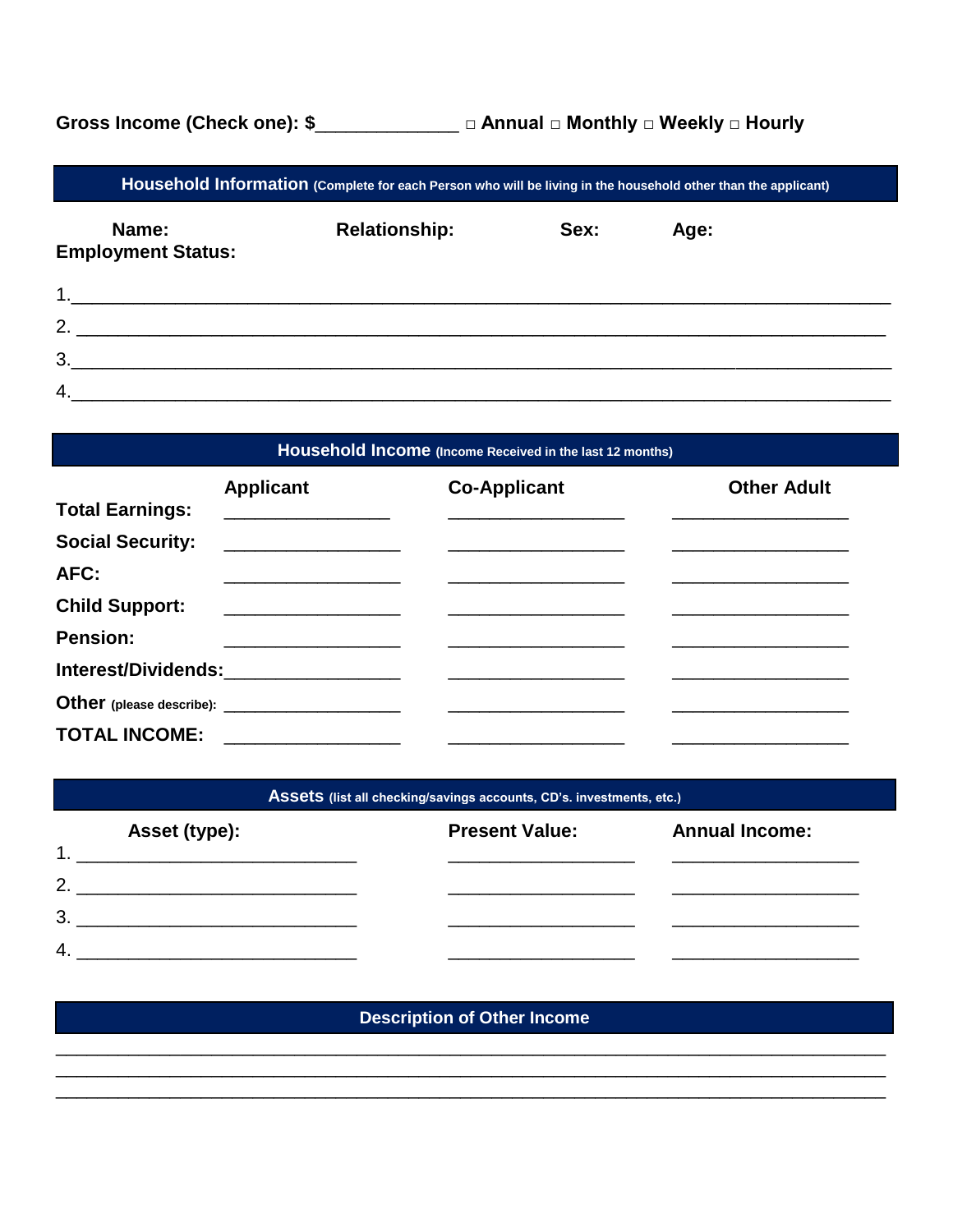|  |  |  |  | Home Purchase Information (fill out only if a property has been identified) |  |
|--|--|--|--|-----------------------------------------------------------------------------|--|
|--|--|--|--|-----------------------------------------------------------------------------|--|

| Address: __________                  |               |                                                                                                                      |                           |                                   |            |
|--------------------------------------|---------------|----------------------------------------------------------------------------------------------------------------------|---------------------------|-----------------------------------|------------|
|                                      | <b>Street</b> | City                                                                                                                 |                           | <b>State</b>                      | <b>Zip</b> |
|                                      |               | Purchase Price: \$ Number of Bedrooms: Year Built:                                                                   |                           |                                   |            |
|                                      |               |                                                                                                                      |                           |                                   |            |
|                                      |               |                                                                                                                      |                           |                                   |            |
| Projected Closing Date: ____________ |               |                                                                                                                      | Lender: _________________ |                                   |            |
| Loan Originator: _______________     |               |                                                                                                                      |                           | Phone Number: ___________________ |            |
|                                      |               | <b>Monthly Expenses</b>                                                                                              |                           |                                   |            |
| Rent (do not include utilities):     |               | <b>Average Monthly Payment</b><br><u> 1986 - Johann John Stone, Amerikaansk politiker (</u>                          |                           | <b>Remaining Balance</b>          |            |
| Auto Ioan (s):                       |               |                                                                                                                      |                           |                                   |            |
| <b>Other Consumer Loans:</b>         |               |                                                                                                                      |                           |                                   |            |
| Credit Card (s):                     |               |                                                                                                                      |                           |                                   |            |
| <b>Medical Bills:</b>                |               |                                                                                                                      |                           |                                   |            |
| <b>Dental Bills:</b>                 |               |                                                                                                                      |                           |                                   |            |
| <b>Hospital Bills:</b>               |               | <u> 1989 - Johann Stein, mars an deutscher Stein und der Stein und der Stein und der Stein und der Stein und der</u> |                           |                                   |            |
| <b>Child Care Expenses:</b>          |               |                                                                                                                      |                           |                                   |            |
| <b>Student Loans:</b>                |               |                                                                                                                      |                           |                                   |            |
| Alimony:                             |               |                                                                                                                      |                           |                                   |            |
| <b>Car Insurance:</b>                |               |                                                                                                                      |                           |                                   |            |
| <b>Health Insurance:</b>             |               |                                                                                                                      |                           |                                   |            |
| Other:                               |               |                                                                                                                      |                           |                                   |            |
| <b>TOTAL:</b>                        |               |                                                                                                                      |                           |                                   |            |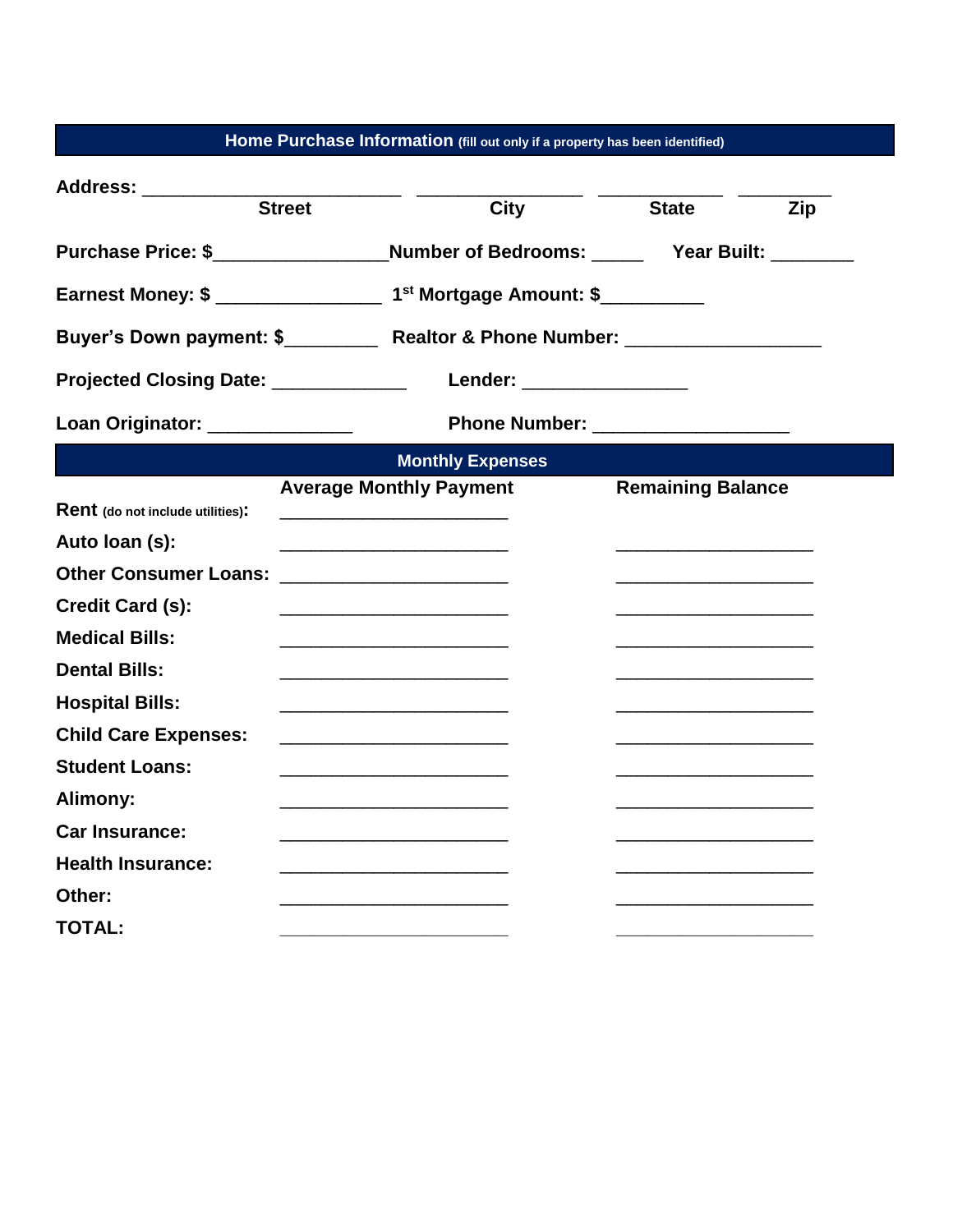#### **Signatures**

**U.S.C Tile 18, Section 1001 provides: "Whoever in any matter within the jurisdiction of any department or agency of the United States, knowingly and willfully falsifies or makes any false, fictitious or fraudulent statement of entry, shall be finer not more than \$10,000, or imprisoned not more than five years, or both. In addition, any fraudulent, fictitious or false statement on this application will result in the calling in or any note, deferred grant or other financial help in full."**

**I certify that all the foregoing information in this application is true and correct:**

**Applicant Signature: \_\_\_\_\_\_\_\_\_\_\_\_\_\_\_\_\_\_\_\_\_\_\_\_\_\_\_\_\_\_\_ Date: \_\_\_\_\_\_\_\_\_\_\_\_\_\_\_\_**

**Co-Applicant Signature: \_\_\_\_\_\_\_\_\_\_\_\_\_\_\_\_\_\_\_\_\_\_\_\_\_\_\_\_ Date: \_\_\_\_\_\_\_\_\_\_\_\_\_\_\_\_**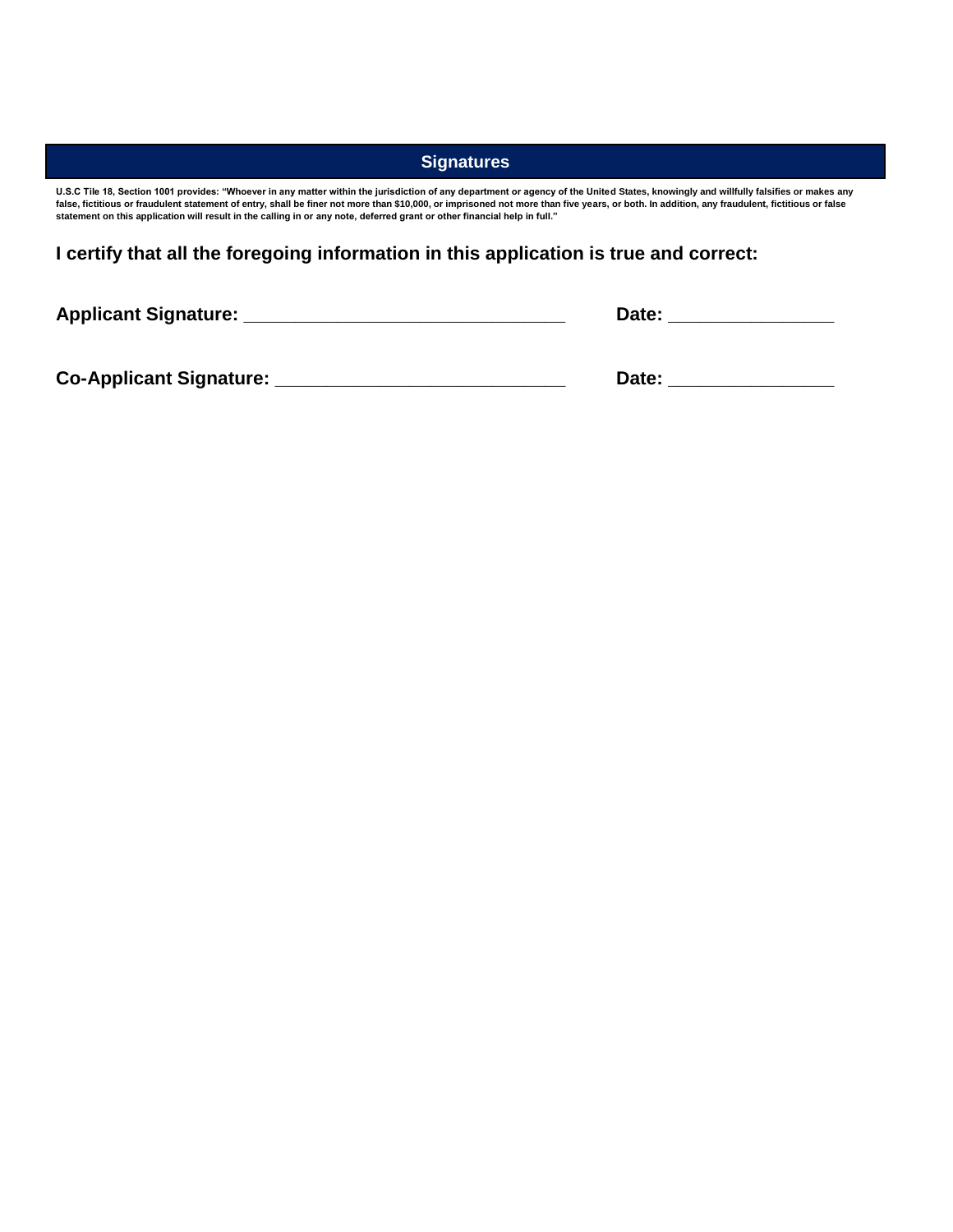

## **City of Moline CDBG Down Payment/Closing Cost Assistance Program Authority for Release of Information Form**

## Program Administrator (Sponsor) Name: **CDBG Down Payment/Closing Cost Assistance Program**

Program Administrator (Sponsor) Address: **619 16th Street, Moline, IL 61265**

I hereby authorize the above Sponsor to verify my bank accounts, employment records, outstanding debts, including any present or previous mortgages, and to make other inquiries pertaining to my qualification for the **CDBG Down Payment/Closing Cost Assistance Program,** administered by the **City of Moline.** Sponsor may make copies of this letter for distribution to any party with which I have a financial or credit relationship and such party may rely on such copy as if the same were an original.

**Privacy Act Notice:** All information collected by Sponsor or its assignees shall be used in determining whether I qualify as a prospective recipient of a forgivable loan under the **CDBG Down Payment/Closing Cost Assistance Program**. Such information will not be disclosed outside Sponsor except as required and permitted by law. I understand that I do not have to provide any such information, but that failure to do so may cause my application for approval as a recipient or borrower to be delayed or rejected.

\_\_\_\_\_\_\_\_\_\_\_\_\_\_\_\_\_\_\_\_\_\_\_\_\_\_\_\_\_\_\_\_\_\_\_\_\_\_\_\_\_\_\_\_ \_\_\_\_\_\_\_\_\_\_\_\_\_\_\_\_\_\_\_\_\_\_\_\_\_\_\_\_ Applicant Signature (required) and the control of the Date of Date of Date of the Date of Date of the Date of Date of the Date of the Date of the Date of the Date of the Date of the Date of the Date of the Date of the Date

\_\_\_\_\_\_\_\_\_\_\_\_\_\_\_\_\_\_\_\_\_\_\_\_\_\_\_\_\_\_\_\_\_\_\_\_\_\_\_\_\_\_\_\_ Applicant Name (Print) (required)

\_\_\_\_\_\_\_\_\_\_\_\_\_\_\_\_\_\_\_\_\_\_\_\_\_\_\_\_\_\_\_\_\_\_\_\_\_\_\_\_\_\_\_\_ \_\_\_\_\_\_\_\_\_\_\_\_\_\_\_\_\_\_\_\_\_\_\_\_\_\_\_\_ Co-applicant Signature (required, if applicable) Date

\_\_\_\_\_\_\_\_\_\_\_\_\_\_\_\_\_\_\_\_\_\_\_\_\_\_\_\_\_\_\_\_\_\_\_\_\_\_\_\_\_\_\_\_ Co-applicant Name (Print) (required, if applicable)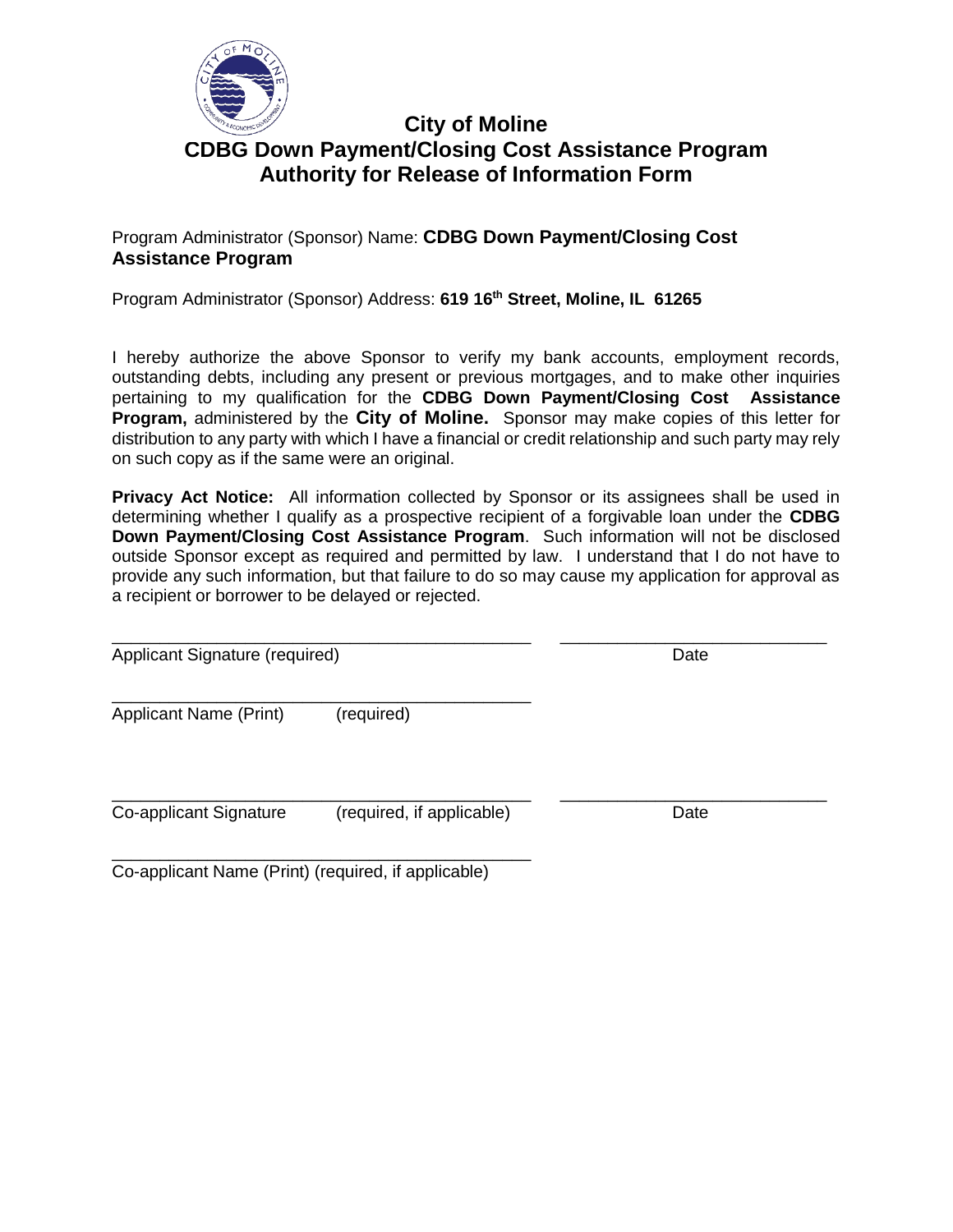#### **City of Moline Applicant Demographic Profile**

**The following information is required by the federal government for certain types of loans related to a dwelling in order to monitor the lender's compliance with equal credit opportunity and fair housing laws. You are not required to furnish this information, but are encouraged to do so. The law provides that a lender may neither be discriminated on the basis of this information, nor on whether you choose to furnish it. However, if you choose not to furnish the information, under federal regulations the lender is required to note race or national origin and sex on the basis of visual observation or surname. If you do not wish to furnish this information, please check below.**

### **Program Name: CDBG Down Payment/Closing Cost Assistance Program**

| Date:                     |                                                                                                                                                           |             |              |     |
|---------------------------|-----------------------------------------------------------------------------------------------------------------------------------------------------------|-------------|--------------|-----|
| <b>House Address:</b>     |                                                                                                                                                           |             |              |     |
|                           | <b>Street</b>                                                                                                                                             | <b>City</b> | <b>State</b> | Zip |
| <b>Head of Household:</b> |                                                                                                                                                           |             |              |     |
|                           | <b>Street</b><br>I do not wish to furnish this information: $\Box$                                                                                        | <b>City</b> | <b>State</b> | Zip |
|                           | 1. Head of Household (check all that apply): □ Single □ Married □ Elderly □ Single Parent with<br>Children $\Box$ Two Parents with Children) $\Box$ Other |             |              |     |
| Hispanic $\Box$ Other     | 2. Race/Head of Household: □ White □ Black □ Native American □ Asian or Pacific Islander □                                                                |             |              |     |

3. **Number of Household members:** \_\_\_\_\_\_\_\_\_\_\_

4. **Sex of Head of Household:** \_\_\_\_\_ **(F or M)**

5. **Displaced Homemaker: Yes** \_\_\_\_\_ **No** \_\_\_\_\_\_ **(A displaced homemaker means an adult individual who: has not worked full-time, full-years in the labor force for a number of years, but has, during such years, worked primarily without pay to care for the home and family, and is employed or under-employed and is experiencing difficulty in obtaining or upgrading employment.)**

6. **Physically Disabled Head of Household: Yes** \_\_\_\_\_ **No** \_\_\_\_\_